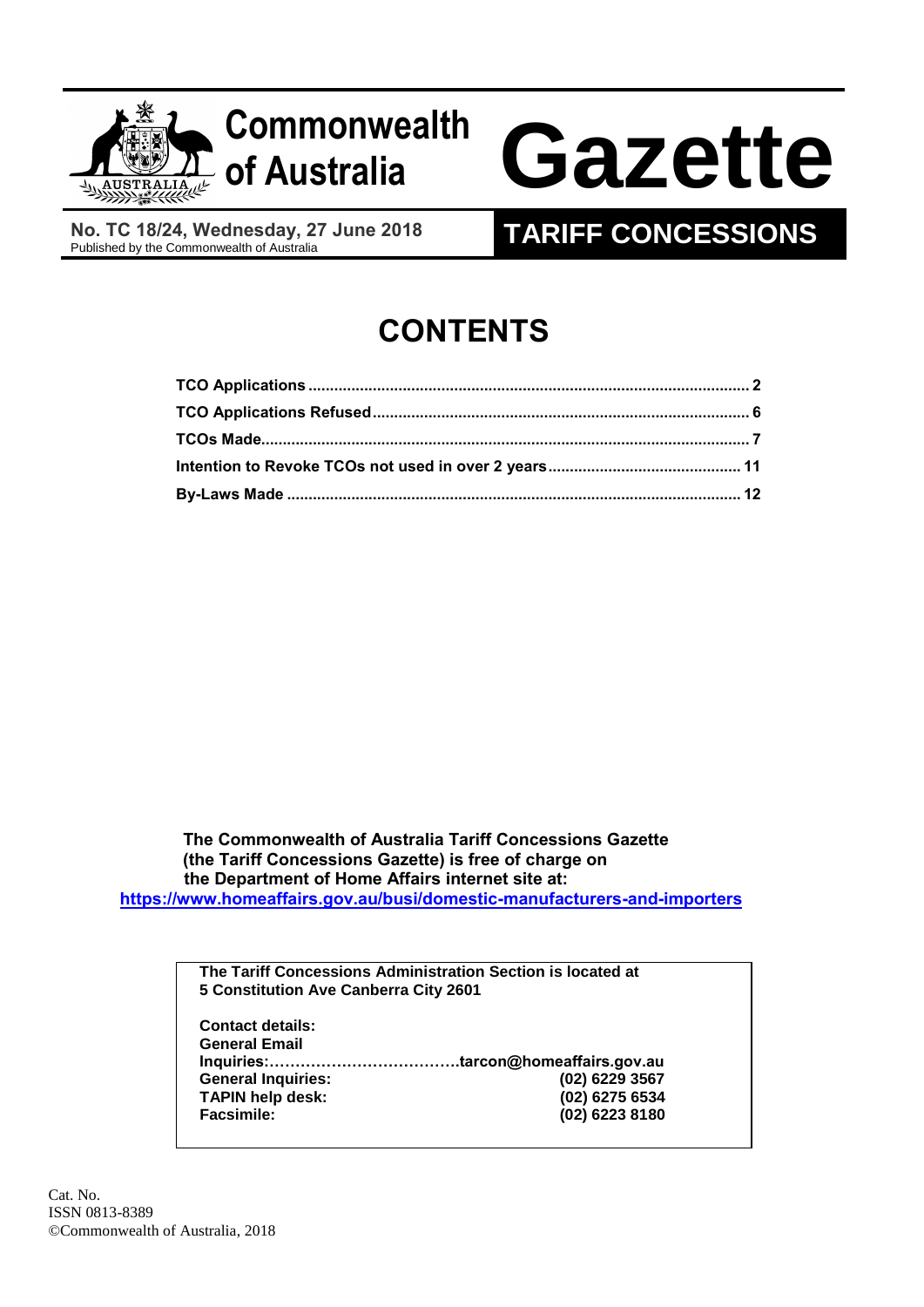#### <span id="page-1-0"></span>**CUSTOMS ACT 1901 - NOTICE PURSUANT TO SECTION 269K(1) - APPLICATIONS MADE FOR TARIFF CONCESSION ORDERS**

Applications have been lodged for Tariff Concession Orders for the goods described in the following TABLE.

Australian manufacturers who wish to contest the granting of a Tariff Concession Order for the goods described are invited to lodge a submission in writing in an approved form. Submissions must be lodged within 50 days of the date of publication of this Notice.

The operative date (Op.) and TC reference number follow the description of goods.

To assist local manufacturers, the use(s) to which the goods can be put follow the description of goods.

Objections to the making of TCO submission forms are available at

<https://www.homeaffairs.gov.au/Forms/Documents/b444.pdf>

Contact: Email [tarcon@homeaffairs.gov.au](mailto:tarcon@homeaffairs.gov.au)

THE TABLE

| Description of Goods including the<br>Customs Tariff Classification |                                                                                                                                                                                                                      |                | Schedule 4 Item Number<br>General Duty Rate |
|---------------------------------------------------------------------|----------------------------------------------------------------------------------------------------------------------------------------------------------------------------------------------------------------------|----------------|---------------------------------------------|
| 8424.49.00                                                          | SPRAYERS, CROP, self-propelled, ride-on, having BOTH of the<br>following:<br>(a) spraying boom length NOT less than 20 m;<br>(b) spray tank volume capacity greater than 4 000 L<br>Op. 30.05.18                     | $-$ TC 1862197 | 50                                          |
|                                                                     | Stated Use:<br>For spraying agricultural crops                                                                                                                                                                       |                |                                             |
|                                                                     | Applicant: JOHN DEERE LIMITED                                                                                                                                                                                        |                | 5%                                          |
| 8424.89.90                                                          | SPRINKLERS, WATER MIST, including BOTH of the following:<br>(a) infrared flame detectors;<br>(b) water mist spray nozzles<br>Op. 04.06.18                                                                            | $-$ TC 1863274 | 50                                          |
|                                                                     | Stated Use:<br>For the detection of fires and deployment of water mist as a<br>fire suppressant in applications such as particle board presses,<br>gas turbines, industrial fryers, paint shops and engine test beds |                |                                             |
|                                                                     | Applicant: BORG MANUFACTURING PTY LTD                                                                                                                                                                                |                | 5%                                          |
| 8425.31.00                                                          | WINCHES, portable, electric, having ALL of the following:<br>(a) safe working load NOT greater than 300 kg;<br>(b) weight NOT greater than 20 kg;<br>(c) battery powered;<br>(d) remote control                      |                | 50                                          |
|                                                                     | Op. 05.06.18                                                                                                                                                                                                         | $-$ TC 1864381 |                                             |
|                                                                     | Stated Use:<br>Portable rope winches for lifting people                                                                                                                                                              |                |                                             |
|                                                                     | Applicant: INOV8 ACCESS PTY LTD                                                                                                                                                                                      |                | 5%                                          |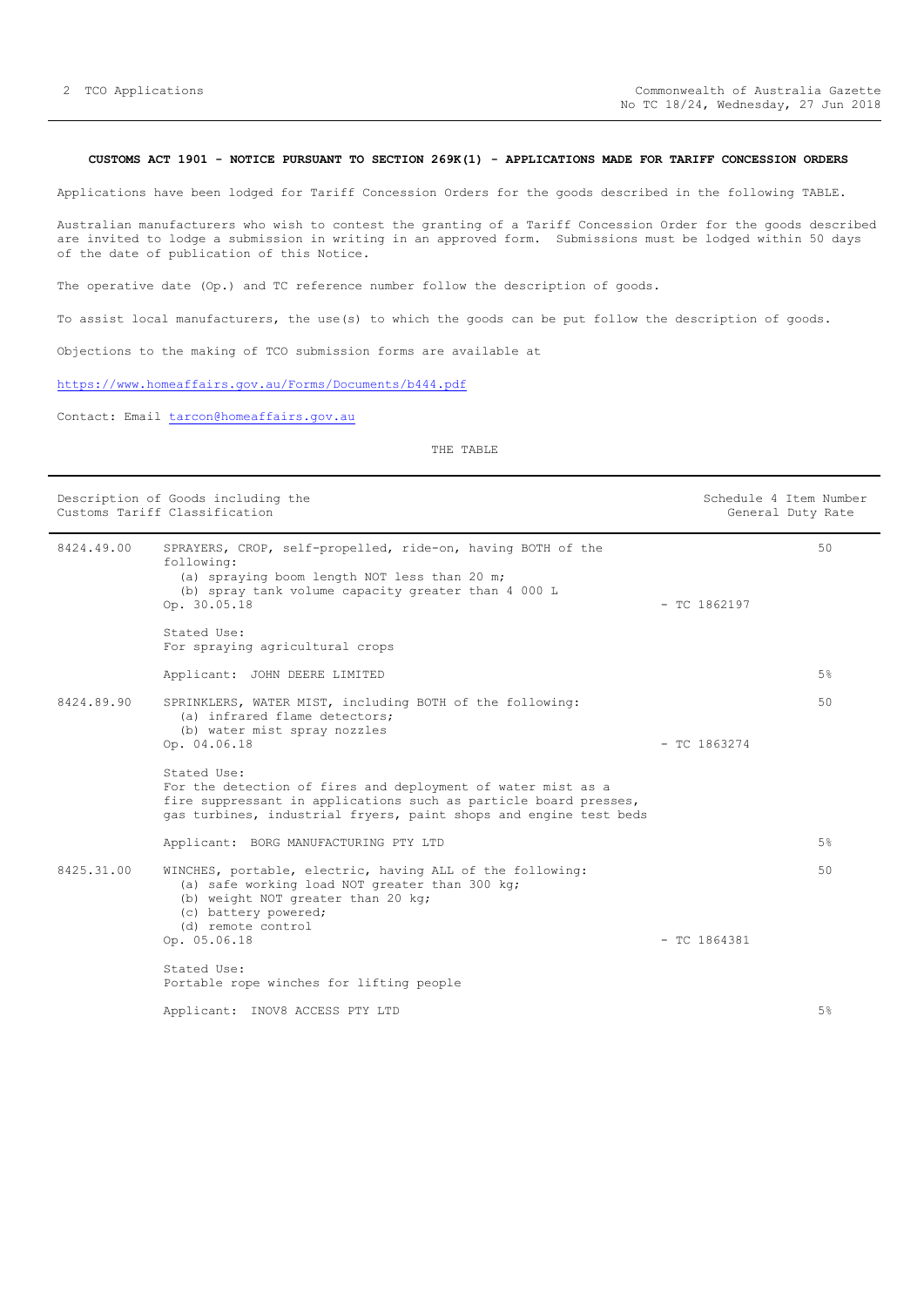|            | Description of Goods including the<br>Customs Tariff Classification                                                                                                                                                                                                                                                                                                                                          | Schedule 4 Item Number<br>General Duty Rate |
|------------|--------------------------------------------------------------------------------------------------------------------------------------------------------------------------------------------------------------------------------------------------------------------------------------------------------------------------------------------------------------------------------------------------------------|---------------------------------------------|
| 8431.49.90 | PARTS, EXCAVATOR REVOLVING SHOVEL FRAME, being centre gudgeon<br>assemblies, consisting of ALL of the following:<br>(a) centre gudgeon;<br>(b) screws;<br>(c) tie wire;<br>(d) locking key;<br>$(e)$ shim;<br>$(f)$ nuts;<br>(q) adjusting collar;<br>(h) plates;<br>(i) washers<br>Op. 29.05.18                                                                                                             | 50<br>$-$ TC 1861025                        |
|            | Stated Use:<br>To hold excavator revolving shovel frames                                                                                                                                                                                                                                                                                                                                                     |                                             |
|            | Applicant: JOY GLOBAL AUSTRALIA PTY LTD                                                                                                                                                                                                                                                                                                                                                                      | $5\%$                                       |
| 8431.49.90 | PARTS, RIM AND/OR WHEEL, being rim AND/OR wheel bases, having<br>BOTH of the following:<br>(a) width NOT less than 254 mm;<br>(b) diameter NOT less than 840 mm<br>Op. 08.06.18                                                                                                                                                                                                                              | 50<br>$-$ TC 18350654                       |
|            | Stated Use:<br>Wheel components for large loaders and graders                                                                                                                                                                                                                                                                                                                                                |                                             |
|            | Applicant: RIMEX WHEEL PTY LTD                                                                                                                                                                                                                                                                                                                                                                               | $5\%$                                       |
| 8438.90.10 | ROLLERS, CHOCOLATE REFINING, having BOTH of the following:<br>(a) length NOT less than 850 mm and NOT greater than<br>$1850$ mm;<br>(b) diameter NOT less than 300 mm and NOT greater than 500 mm<br>Op. 07.06.18                                                                                                                                                                                            | 50<br>$-$ TC 1865171                        |
|            | Stated Use:<br>Parts of a chocolate refining machine which process mass<br>into refined chocolate                                                                                                                                                                                                                                                                                                            |                                             |
|            | Applicant: MONDELEZ AUSTRALIA PTY LTD                                                                                                                                                                                                                                                                                                                                                                        | $5\%$                                       |
| 8467.29.00 | POWERHEADS, battery operated<br>Op. 30.05.18                                                                                                                                                                                                                                                                                                                                                                 | 50<br>$-$ TC 1861927                        |
|            | Stated Use:<br>Providing power to various detachable garden tools such as<br>brush cutters, hedge trimmers, sweepers, cultivators, blowers and<br>pruners                                                                                                                                                                                                                                                    |                                             |
|            | Applicant: STIHL PTY LTD                                                                                                                                                                                                                                                                                                                                                                                     | $5\%$                                       |
| 8479.89.90 | DRY CONCRETE INGREDIENTS BATCHING PLANT, programmable logic<br>controlled, having ALL of the following:<br>(a) maximum volume capacity NOT less than 100 cubic metres per<br>hour;<br>(b) hopper, with OR without hopper liners;<br>(c) conveyors;<br>(d) discharge chutes;<br>(e) moisture meters;<br>(f) vibrators;<br>(q) weigher AND batcher;<br>(h) control panel;<br>(i) truck loading station housing | 50                                          |
|            | Op. 29.05.18                                                                                                                                                                                                                                                                                                                                                                                                 | $-$ TC 1860934                              |
|            | Stated Use:<br>For the measurement and batching of dry concrete ingredients to<br>predetermined specifications for loading into concrete mixing<br>trucks                                                                                                                                                                                                                                                    |                                             |
|            | Applicant: BGC (AUSTRALIA) PTY LTD                                                                                                                                                                                                                                                                                                                                                                           | 5%                                          |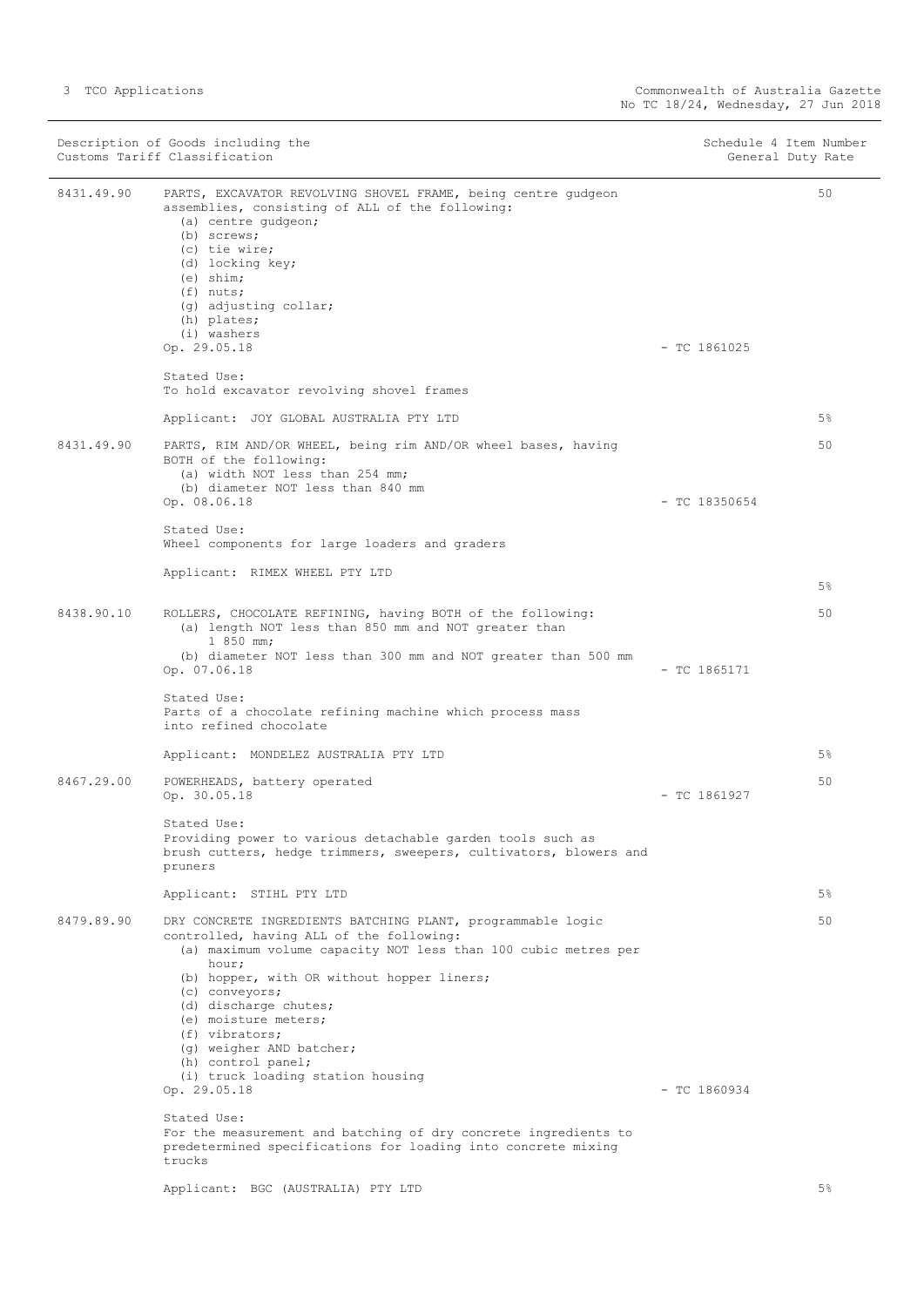|            | Description of Goods including the<br>Customs Tariff Classification                                                                                                                                                                                                                                                                                                                                                                 | Schedule 4 Item Number<br>General Duty Rate |  |
|------------|-------------------------------------------------------------------------------------------------------------------------------------------------------------------------------------------------------------------------------------------------------------------------------------------------------------------------------------------------------------------------------------------------------------------------------------|---------------------------------------------|--|
| 8501.10.00 | MOTORS, DC, including ALL of the following:<br>(a) length NOT greater than 120 mm;<br>(b) rated voltage NOT greater than 42 V;<br>(c) planetary gearhead diameter NOT greater than 32 mm<br>Op. 30.05.18                                                                                                                                                                                                                            | 50<br>$-$ TC 1861923                        |  |
|            | Stated Use:<br>Welding equipment wire feed                                                                                                                                                                                                                                                                                                                                                                                          |                                             |  |
|            | Applicant: MAXON MOTOR AUSTRALIA PTY LTD                                                                                                                                                                                                                                                                                                                                                                                            | $5\%$                                       |  |
| 8537.10.90 | SYSTEM, EXPLOSION PROTECTIVE ALERT AND FIRE SUPPRESSION<br>ACTIVATION, programmable logic controlled, with or without<br>electric current isolators, consisting of BOTH of the following:<br>(a) control panel;<br>(b) explosion pressure, spark, flame AND temperature detection                                                                                                                                                   | 50                                          |  |
|            | sensors<br>Op. 04.06.18                                                                                                                                                                                                                                                                                                                                                                                                             | $-$ TC 1863271                              |  |
|            | Stated Use:<br>For the activation of explosion alert communication and fire<br>suppression systems in industries such as wood chip production<br>lines for the manufacture of particle boards                                                                                                                                                                                                                                       |                                             |  |
|            | Applicant: BORG MANUFACTURING PTY LTD                                                                                                                                                                                                                                                                                                                                                                                               | $5\%$                                       |  |
| 8537.10.90 | CONTROL PANELS, SPARK DETECTION AND SUPPRESSION<br>Op. 04.06.18                                                                                                                                                                                                                                                                                                                                                                     | 50<br>$-$ TC 1863277                        |  |
|            | Stated Use:<br>Operation of spark detection and suppression systems for use in<br>industrial processes such as particle board manufacture                                                                                                                                                                                                                                                                                           |                                             |  |
|            | Applicant: BORG MANUFACTURING PTY LTD                                                                                                                                                                                                                                                                                                                                                                                               | $5\%$                                       |  |
| 8537.10.90 | CONTROLLERS, BUILDING SWITCH, remotely controlled OR programmed,<br>having ALL of the following:<br>(a) maximum voltage NOT less than 24 V DC;<br>(b) maximum power consumption NOT greater than 2 W;<br>(c) internet connector;<br>(d) connection capacity NOT greater than 6 ports                                                                                                                                                | 50                                          |  |
|            | Op. 04.06.18                                                                                                                                                                                                                                                                                                                                                                                                                        | $-$ TC 1863463                              |  |
|            | Stated Use:<br>To remotely control building switches that have electrically<br>connected functions such as heating, cooling, energy usage<br>monitoring, lighting, blinds, shutters and room occupancy signs                                                                                                                                                                                                                        |                                             |  |
|            | Applicant: SCHNEIDER ELECTRIC (AUSTRALIA) PTY LTD                                                                                                                                                                                                                                                                                                                                                                                   | $5\%$                                       |  |
| 8544.49.19 | DETONATOR WIRE, duplex, electronic, copper clad ferromagnetic<br>steel, in reels AND/OR coils, including ALL of the following:<br>(a) polyurethane insulation;<br>(b) conductor diameter NOT greater than 0.62 mm;<br>(c) tensile strength of NOT less than 450 newtons;<br>(d) electrical resistance NOT greater than 300 ohms per<br>kilometre;<br>(e) wicking resistance between conductor AND insulation NOT<br>less than 3 bar | 50                                          |  |
|            | Op. 25.05.18                                                                                                                                                                                                                                                                                                                                                                                                                        | $-$ TC 1860018                              |  |
|            | Stated Use:<br>As a communication link between detonators and electronic<br>blasting equipment                                                                                                                                                                                                                                                                                                                                      |                                             |  |
|            | Applicant: ORICA AUSTRALIA PTY LTD                                                                                                                                                                                                                                                                                                                                                                                                  | 5%                                          |  |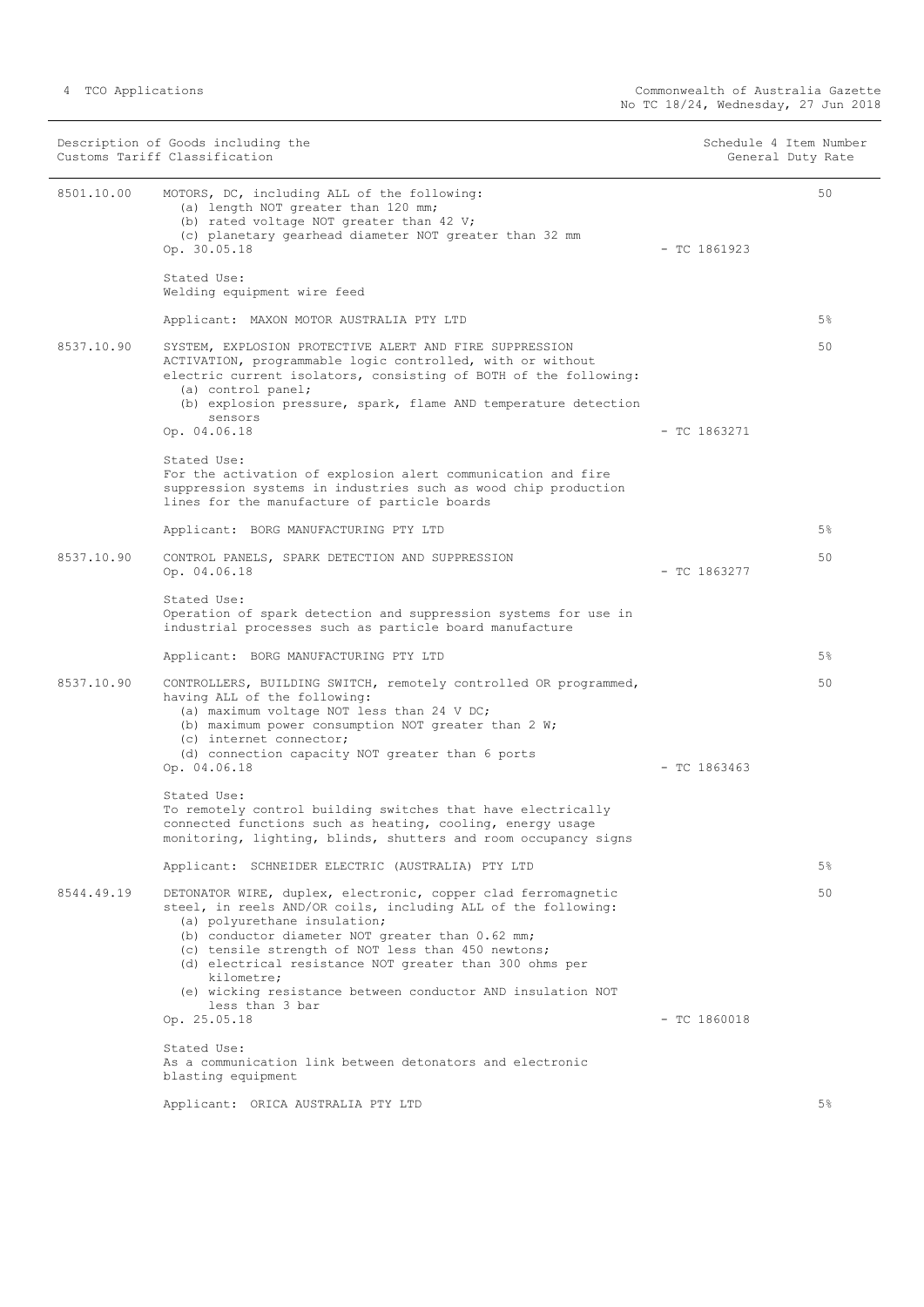| Description of Goods including the<br>Customs Tariff Classification |                                                                                                                                                                                                                                                                                                                                                                                                                                                                     | Schedule 4 Item Number<br>General Duty Rate |       |
|---------------------------------------------------------------------|---------------------------------------------------------------------------------------------------------------------------------------------------------------------------------------------------------------------------------------------------------------------------------------------------------------------------------------------------------------------------------------------------------------------------------------------------------------------|---------------------------------------------|-------|
| 8544.49.19                                                          | DETONATOR WIRE, duplex, electronic, copper clad ferromagnetic<br>steel, in reels AND/OR coils, including ALL of the following:<br>(a) conductor diameter NOT greater than 0.62 mm;<br>(b) polyurethane OR polypropylene insulation;<br>(c) tensile strength NOT less than 240 newtons;<br>(d) electrical resistance NOT greater than 300 ohms per<br>kilometre;<br>(e) wicking resistance between conductor AND insulation NOT<br>less than 8.5 bar<br>Op. 25.05.18 | $-$ TC 1860021                              | 50    |
|                                                                     | Stated Use:<br>As a communication link between detonators and electronic<br>blasting equipment                                                                                                                                                                                                                                                                                                                                                                      |                                             |       |
|                                                                     | Applicant: ORICA AUSTRALIA PTY LTD                                                                                                                                                                                                                                                                                                                                                                                                                                  |                                             | 5%    |
| 8701.95.90                                                          | TRACTORS, SHUNTING, including BOTH of the following:<br>(a) tyres AND rail flanged wheels;<br>(b) remote control<br>Op. 08.06.18                                                                                                                                                                                                                                                                                                                                    | $-$ TC 1886609                              | 50    |
|                                                                     | Stated Use:<br>Shunting of railway rolling stock                                                                                                                                                                                                                                                                                                                                                                                                                    |                                             |       |
|                                                                     | Applicant: UNIQUE RAIL PTY LTD                                                                                                                                                                                                                                                                                                                                                                                                                                      |                                             | $5\%$ |
| 8705.10.00                                                          | CRANES, MOBILE, LATTICE BOOM, having ALL of the following:<br>(a) lifting capacity NOT greater than 750 000 kg at 7 m radius;<br>(b) hoist height NOT greater than 193 m;<br>(c) radius NOT greater than 136 m                                                                                                                                                                                                                                                      |                                             | 50    |
|                                                                     | Op. 24.05.18                                                                                                                                                                                                                                                                                                                                                                                                                                                        | $-$ TC 1859512                              |       |
|                                                                     | Stated Use:<br>For mobile lifting of extremely heavy loads at extreme heights                                                                                                                                                                                                                                                                                                                                                                                       |                                             |       |
|                                                                     | Applicant: MAMMOET AUSTRALIA PTY LTD                                                                                                                                                                                                                                                                                                                                                                                                                                |                                             | $5\%$ |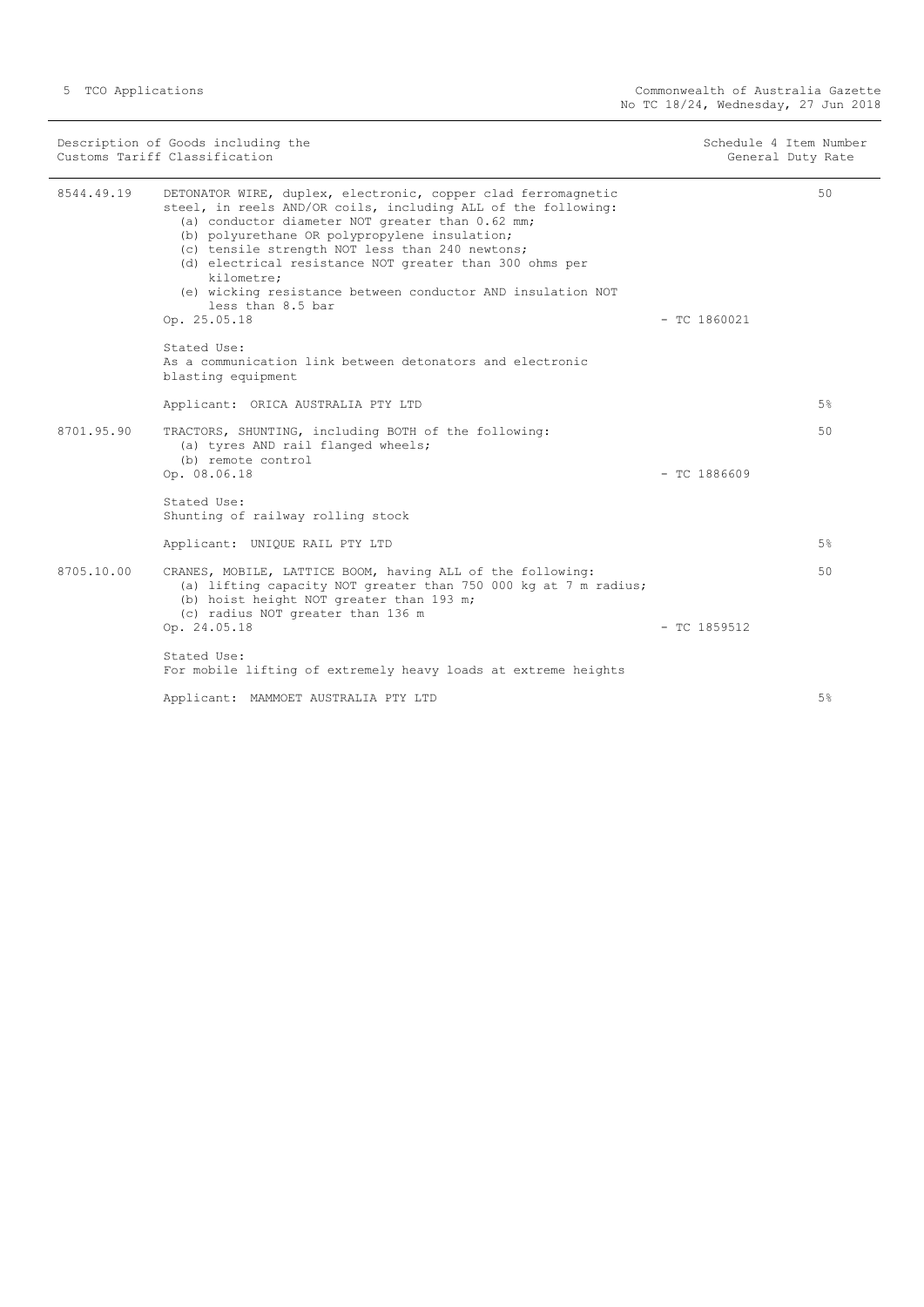#### **CUSTOMS ACT 1901**

#### **NOTICE PURSUANT TO SECTION 269R(1) - APPLICATIONS FOR TARIFF CONCESSION ORDERS REFUSED**

<span id="page-5-0"></span>Applications for Tariff Concession Orders for the goods described in the following TABLE have been refused.

#### THE TABLE

Description of Goods including the Schedule 4 Item Number (Schedule 4 Item Number Customs Tariff Classification

| 7419.99.00 | TAGS, PET, with OR without connecting rings<br>Op. 08.03.18<br>Reason for refusal:<br>Substitutable goods produced in Australia in the ordinary course<br>of business by Kevron Plastics Pty Ltd, Campbellfield, Vic | $-$ TC 1828219 | 50 |
|------------|----------------------------------------------------------------------------------------------------------------------------------------------------------------------------------------------------------------------|----------------|----|
| 7616.99.00 | TAGS, PET, with OR without connecting rings<br>Op. 08.03.18<br>Reason for refusal:<br>Substitutable goods produced in Australia in the ordinary course<br>of business by Kevron Plastics Pty Ltd, Campbellfield, Vic | $-$ TC 1828221 | 50 |
| 7907.00.90 | TAGS, PET, with OR without connecting rings<br>Op. 08.03.18<br>Reason for refusal:<br>Substitutable goods produced in Australia in the ordinary course<br>of business by Kevron Plastics Pty Ltd, Campbellfield, Vic | $-$ TC 1828224 | 50 |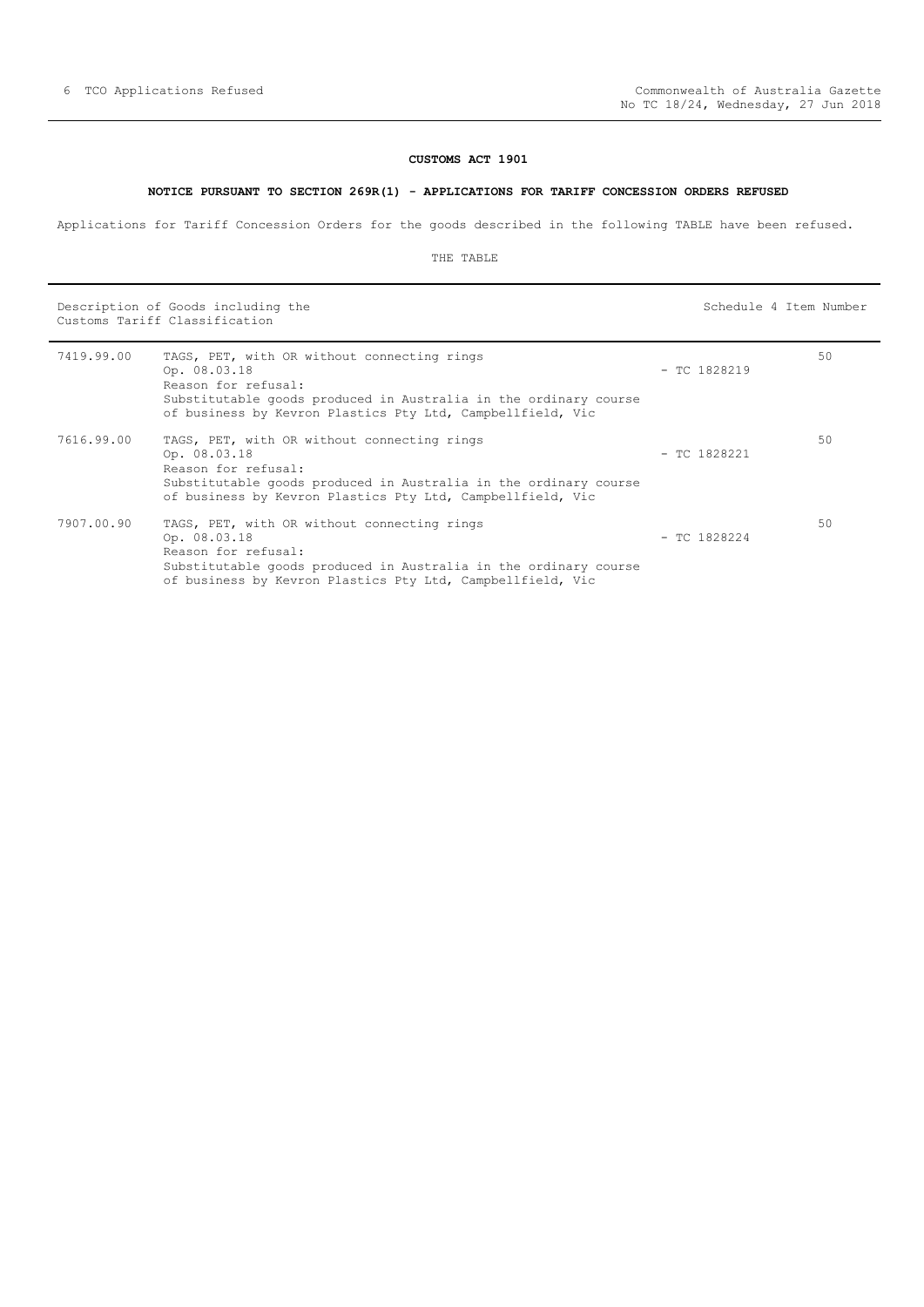#### **CUSTOMS ACT 1901 - NOTICE PURSUANT TO SECTION 269R(1) - TARIFF CONCESSION ORDERS MADE**

<span id="page-6-0"></span>Tariff Concession Orders have been made for the goods described in the following TABLE.

The operative date (Op.) and TC reference No. follow the description of goods. Local manufacturers of substitutable goods may request the revocation of TCOs at any time.

#### THE TABLE

Description of Goods including the Schedule 4 Item Number (Schedule 4 Item Number Customs Tariff Classification

2918.99.00 ISOPROPYL (E,E)-(7S)-11-methoxy-3, 7, 11-trimethy-2, 4 dodecadienoate Op. 03.04.18 Dec. date 20.06.18 - TC 1837935 50 3923.90.00 TUBES, polypropylene, threaded, with OR without ANY of the following: (a) barcodes; (b) caps; (c) jackets whether OR not co-moulded; (d) lid locks; (e) racks; (f) tube locks; (g) twist locks<br>Op.  $13.03.18$ Op. 13.03.18 Dec. date 20.06.18 - TC 1829322 50 8414.51.00 EXHAUST FANS, wall OR window OR ceiling mounted, having ALL of the following: (a) rated voltage NOT greater than 250 VAC; (b) air flow NOT less than 360 m3/h and NOT greater than 600 m3/h; (c) impeller diameter NOT greater than 250 mm; (d) power consumption NOT greater than 45 W Dec. date 20.06.18 - TC 1830872  $50$ 8415.81.00 AIR CONDITIONERS, MARINE, reverse cycle, having ALL of the following: (a) cooling capacity NOT less than 1.4kW; (b) supply voltage NOT less than 200 V; (c) sea water inlet<br>Op. 29.03.18 Dec. date 22.06.18 - TC 1836692 50 8418.69.00 COOLER, WAFER SANDWICH, spiral Dec. date 22.06.18 - TC 1834692 50 8421.29.90 STRAINERS, OBLIQUE Y TYPE, brass, with OR without magnet inserts, having BOTH of the following: (a) working temperature NOT greater than 180 Degrees Celsius; (b) working pressure not greater than 2 000 Kpa Op. 16.03.18 Dec. date 21.06.18 - TC 1831424 50 8421.29.90 EFFLUENT FILTRATION SYSTEM, OIL AND/OR GAS WELL, whether OR not assembled, including BOTH of the following: (a) NOT less than one pot; (b) interconnecting pipes, with OR without ANY of the following: (i) isolation AND bypass valves AND/OR bypass drain; (ii) telescopic frame AND/OR hoist Op. 22.03.18 Dec. date 20.06.18 - TC 1833904 50 8428.39.00 ROD CONVEYORS, including ANY of the following: (a) drive units; (b) gears AND/OR bearings; (c) protection guides Op. 26.03.18 Dec. date 22.06.18 - TC 1835366 50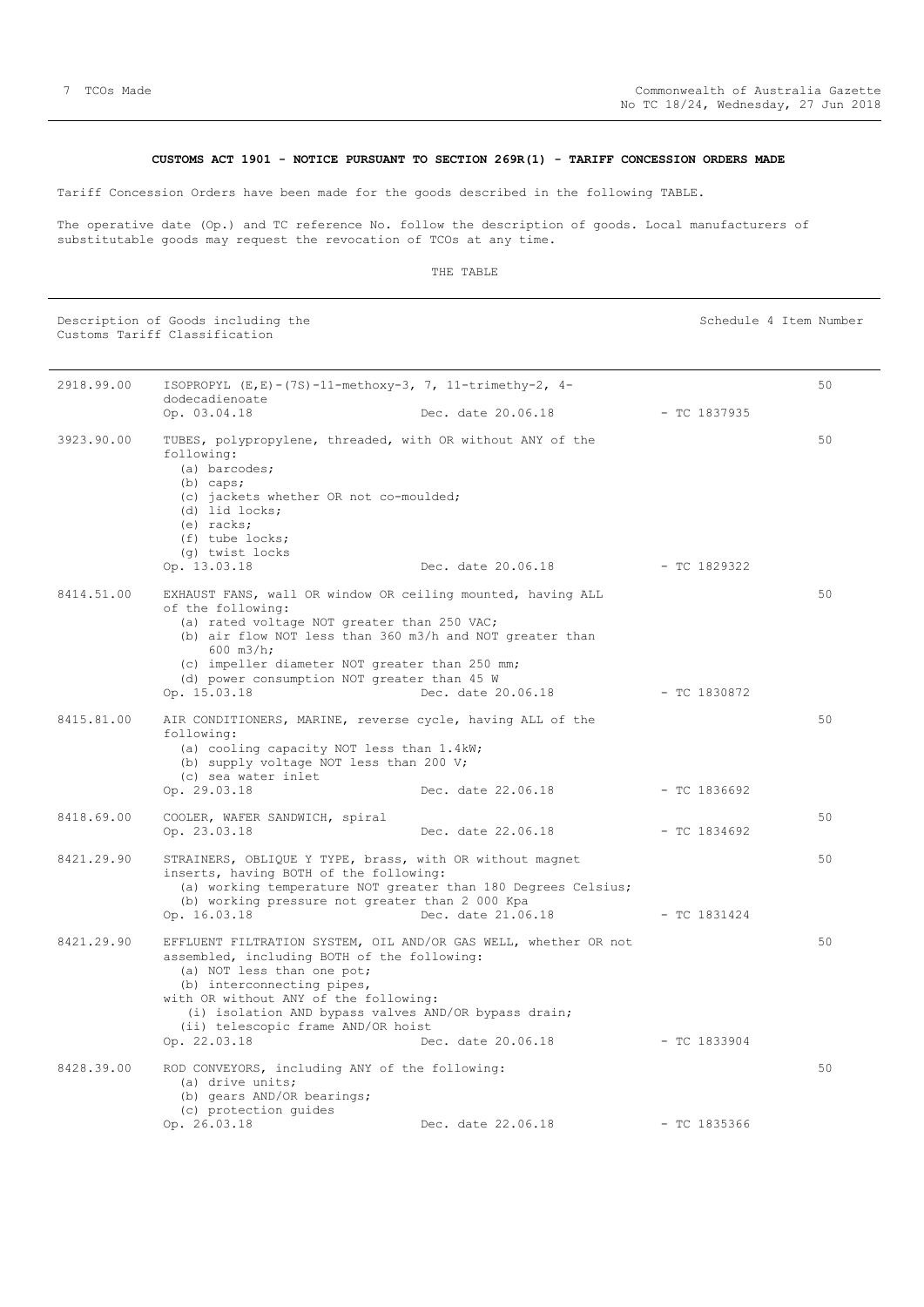Description of Goods including the Schedule 4 Item Number (Schedule 4 Item Number Customs Tariff Classification

÷,

| 8428.90.00 | ASH HANDLING SYSTEM, RECOVERY BOILER AND/OR ECONOMISER,<br>including ALL of the following:<br>(a) ash hoppers;<br>$(b)$ doors;<br>(c) rotary feeders;<br>(d) slide gate valves;<br>(e) drag chain conveyers;<br>(f) vertical chutes;<br>(g) expansion joints<br>Op. 22.03.18                                                                                                                                                          | Dec. date 20.06.18 | $-$ TC 1833917 | 50 |
|------------|---------------------------------------------------------------------------------------------------------------------------------------------------------------------------------------------------------------------------------------------------------------------------------------------------------------------------------------------------------------------------------------------------------------------------------------|--------------------|----------------|----|
| 8428.90.00 | LINEAR ROBOTS, sheet layer, with OR without ANY of the following:<br>(a) suction arm;<br>(b) lifting mast;<br>(c) slot magazine;<br>(d) driving rail                                                                                                                                                                                                                                                                                  |                    |                | 50 |
|            | Op. 27.03.18                                                                                                                                                                                                                                                                                                                                                                                                                          | Dec. date 20.06.18 | $-$ TC 1835372 |    |
| 8428.90.00 | SORTING AND FEEDING AND POSITIONING LINE, PLASTIC CONTAINER AND<br>CAP, including ALL of the following:<br>(a) conveyor;<br>(b) hopper;<br>(c) elevator;<br>(d) feeder<br>Op. 04.04.18                                                                                                                                                                                                                                                | Dec. date 20.06.18 | $-$ TC 1837956 | 50 |
|            |                                                                                                                                                                                                                                                                                                                                                                                                                                       |                    |                |    |
| 8438.10.90 | MIXERS, BATTER, having ALL of the following:<br>(a) batch capacity NOT less than 60 kg;<br>(b) holding tank NOT less than 200 L;<br>(c) gentle mixing turbine                                                                                                                                                                                                                                                                         |                    |                | 50 |
|            | Op. 23.03.18                                                                                                                                                                                                                                                                                                                                                                                                                          | Dec. date 21.06.18 | $-$ TC 1834688 |    |
| 8438.10.90 | WAFER SHEET CONDITIONING MACHINES, with OR without an air<br>conditioning unit, having a wafer sheet capacity NOT less than<br>478 and NOT greater than 1 500                                                                                                                                                                                                                                                                         |                    |                | 50 |
|            | Op. 23.03.18                                                                                                                                                                                                                                                                                                                                                                                                                          | Dec. date 20.06.18 | $-$ TC 1834690 |    |
| 8467.29.00 | GRINDERS, with OR without ANY of the following:<br>(a) safety quards OR safety covers;<br>(b) wrenches;<br>(c) side handles OR grips;<br>(d) lock nuts;<br>(e) inner flanges;<br>(f) depressed centre wheels;<br>(g) grinding discs OR wheels;<br>(h) carry cases;<br>(i) cutting flanges;<br>(j) grinding flanges;<br>(k) wireless interface units;<br>(1) collets AND nuts;<br>(m) collet cones;<br>(n) collet nuts<br>Op. 26.03.18 | Dec. date 20.06.18 | $-$ TC 1834915 | 50 |
| 8467.29.00 | SCREWDRIVERS, with OR without ANY one OR more of the following:<br>(a) side grips OR handles;<br>(b) nozzle modules;<br>(c) locator modules;<br>$(d)$ bits;<br>(e) carry cases;<br>(f) belt hooks OR clips;<br>(q) nutsetters<br>Op. 28.03.18                                                                                                                                                                                         | Dec. date 21.06.18 | $-$ TC 1836263 | 50 |
|            |                                                                                                                                                                                                                                                                                                                                                                                                                                       |                    |                |    |
| 8479.60.00 | EVAPORATIVE AIR COOLER, TURBINE INLET, having BOTH of the<br>following:<br>(a) airflow exceeding 190 000 m3 per Hour;                                                                                                                                                                                                                                                                                                                 |                    |                | 50 |
|            | (b) cooling capacity exceeding 1 100 Kw<br>Op. 28.03.18                                                                                                                                                                                                                                                                                                                                                                               | Dec. date 21.06.18 | $-$ TC 1836255 |    |
|            |                                                                                                                                                                                                                                                                                                                                                                                                                                       |                    |                |    |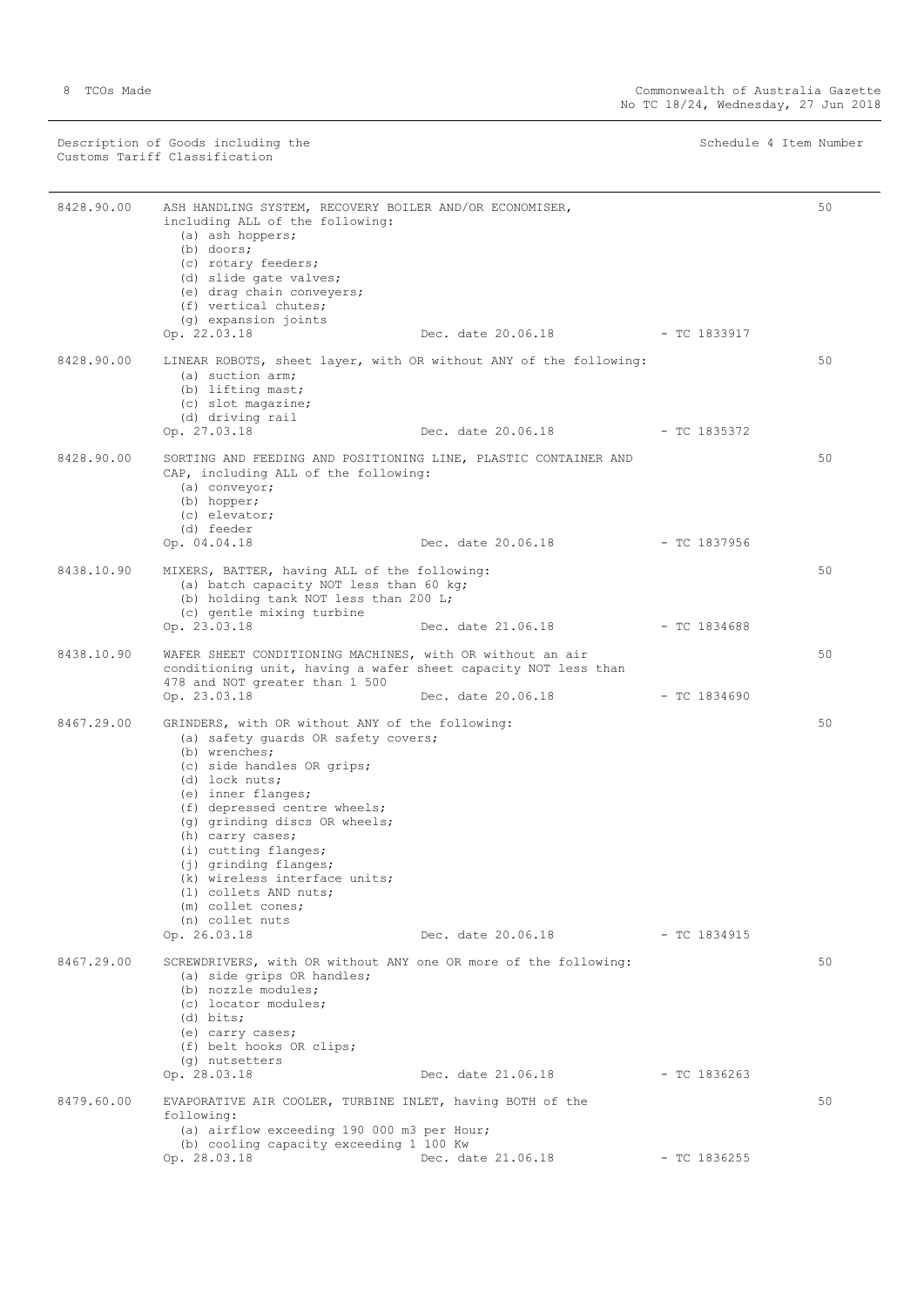Description of Goods including the Schedule 4 Item Number (Schedule 4 Item Number Customs Tariff Classification

| 8481.80.90 | BALL VALVES, having ALL of the following:<br>(a) brass alloy body AND aperture;<br>(b) brass square cap;<br>(c) inlet AND outlet diameter NOT less than 15 mm and NOT<br>greater than 80 mm<br>Op. 16.03.18<br>Dec. date 20.06.18                                                                                                                                                                                                                                                                                                                                                                                                                                                                                                                                                                                                                                                                                                                                                                                                                                | $-$ TC 1831420                  | 50 |
|------------|------------------------------------------------------------------------------------------------------------------------------------------------------------------------------------------------------------------------------------------------------------------------------------------------------------------------------------------------------------------------------------------------------------------------------------------------------------------------------------------------------------------------------------------------------------------------------------------------------------------------------------------------------------------------------------------------------------------------------------------------------------------------------------------------------------------------------------------------------------------------------------------------------------------------------------------------------------------------------------------------------------------------------------------------------------------|---------------------------------|----|
|            |                                                                                                                                                                                                                                                                                                                                                                                                                                                                                                                                                                                                                                                                                                                                                                                                                                                                                                                                                                                                                                                                  |                                 |    |
| 8481.80.90 | BALL VALVES, having ALL of the following:<br>(a) flanged;<br>(b) ductile iron body;<br>(c) full bore diameter NOT less than 25 mm and NOT greater<br>than 200 mm                                                                                                                                                                                                                                                                                                                                                                                                                                                                                                                                                                                                                                                                                                                                                                                                                                                                                                 |                                 | 50 |
|            | Op. 19.03.18                                                                                                                                                                                                                                                                                                                                                                                                                                                                                                                                                                                                                                                                                                                                                                                                                                                                                                                                                                                                                                                     | Dec. date 20.06.18 - TC 1832202 |    |
| 8481.80.90 | FLOW CONTROL VALVES, balancing, cast iron construction, having<br>ALL of the following:<br>(a) pressure rating NOT less than 1 600 KPa;<br>(b) valve body size NOT less than 50 mm and NOT greater<br>than $300$ mm;<br>(c) pressure differential measurement test points<br>Dec. date 20.06.18<br>Op. 19.03.18                                                                                                                                                                                                                                                                                                                                                                                                                                                                                                                                                                                                                                                                                                                                                  | $-$ TC 1832204                  | 50 |
| 8504.40.90 | INVERTERS, string, multiple phase, with OR without built-in AC<br>OR DC disconnector switch, having ALL of the following:<br>(a) frequency NOT greater than 60 Hz;<br>(b) maximum power point tracking systems NOT greater than 6;<br>(c) output current being ANY of the following:<br>(i) NOT less than 45 A and NOT greater than 50 A;<br>(ii) NOT less than 61 A and not greater than 77 A;<br>(iii) NOT less than 140 A and NOT greater than 145 A;<br>(d) wired AND/OR wireless communication interface<br>Op. 26.03.18<br>Dec. date 20.06.18                                                                                                                                                                                                                                                                                                                                                                                                                                                                                                              | - TC 1835362                    | 50 |
| 8504.40.90 | CHARGE STATION, ELECTRIC MOTOR VEHICLE BATTERIES, output voltage<br>NOT less than 150 VDC and NOT greater than 920 VDC,<br>being EITHER of the following:<br>(a) car chargers having an operating temperature NOT less<br>than -35 degrees Celsius and NOT greater than 55 degrees<br>Celsius, including ALL of the following:<br>(i) module power NOT less than 110 kW and NOT greater<br>than $600$ kW;<br>(ii) charge capability 400 V cars at 150 kW;<br>(iii) maximum DC output current per charge post NOT<br>exceeding 500 A;<br>(iv) input voltage NOT greater than 450 VAC;<br>(b) heavy vehicle chargers having an operating temperatures<br>NOT less than -35 degrees Celsius and NOT greater than 50<br>degrees Celsius with OR without automated 4-pole rooftop<br>connection INCLUDING ALL of the following:<br>(i) module power NOT less than 50 kW and NOT greater<br>than $600$ kW;<br>(ii) output current, per 150kW module, NOT greater than<br>250 A;<br>(iii) input voltage NOT greater than 450 VAC;<br>Dec. date 22.06.18<br>Op. 29.03.18 | $-$ TC 1836821                  | 50 |
| 8536.50.99 | ISOLATOR SWITCHES, single OR multiple pole, rail mounting<br>support, having ALL of the following:<br>(a) operational voltage NOT greater than 250 VAC;<br>(b) current NOT greater than 80 A;<br>(c) conditional short-circuit current NOT greater than 10 kA<br>Dec. date 21.06.18<br>Op. 29.03.18                                                                                                                                                                                                                                                                                                                                                                                                                                                                                                                                                                                                                                                                                                                                                              | $-$ TC 1837351                  | 50 |
| 8537.10.90 | CONTROL PANELS, CO-GENERATION BOILER,<br>having ALL of the following:<br>(a) programmable logic controller;<br>(b) safety instrument system;<br>(c) human machine interface<br>Op. 22.03.18<br>Dec. date 20.06.18                                                                                                                                                                                                                                                                                                                                                                                                                                                                                                                                                                                                                                                                                                                                                                                                                                                | $-$ TC 1833907                  | 50 |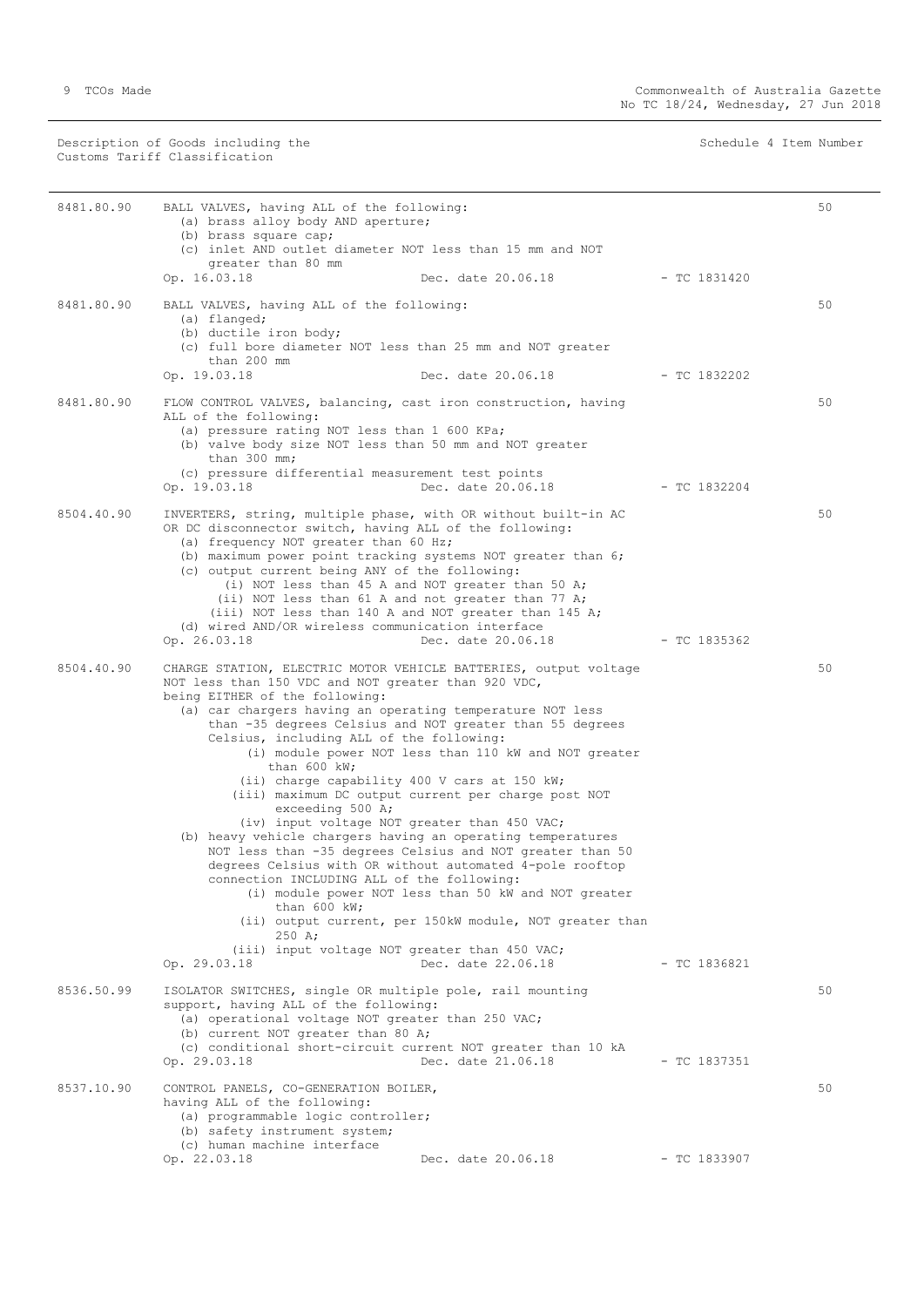Description of Goods including the Schedule 4 Item Number (Schedule 4 Item Number Customs Tariff Classification

| 8701.94.90 | TRACTORS, AIRCRAFT PUSHBACK AND TOWING, engine power NOT less<br>than 75 kW AND not greater than 130 kW                                              |                    |                | 50 |
|------------|------------------------------------------------------------------------------------------------------------------------------------------------------|--------------------|----------------|----|
|            | Op. 06.04.18                                                                                                                                         | Dec. date 20.06.18 | $-$ TC 1839240 |    |
| 9405.40.00 | LIGHTS, FLOOD, non-ceramic with OR without ceramic bulb-holder<br>OR metal halide lamp OR high pressure sodium lamp, having ALL of<br>the following: |                    |                | 50 |
|            | (a) aluminium housing;                                                                                                                               |                    |                |    |
|            | (b) aluminium reflector;<br>(c) mounting bracket;                                                                                                    |                    |                |    |
|            | (d) toughened glass visor;                                                                                                                           |                    |                |    |
|            | (e) ethylene propylene diene monomer rubber seal;<br>(f) NOT less than 1 000 W                                                                       |                    |                |    |
|            | Op. 22.03.18                                                                                                                                         | Dec. date 21.06.18 | $-$ TC 1833914 |    |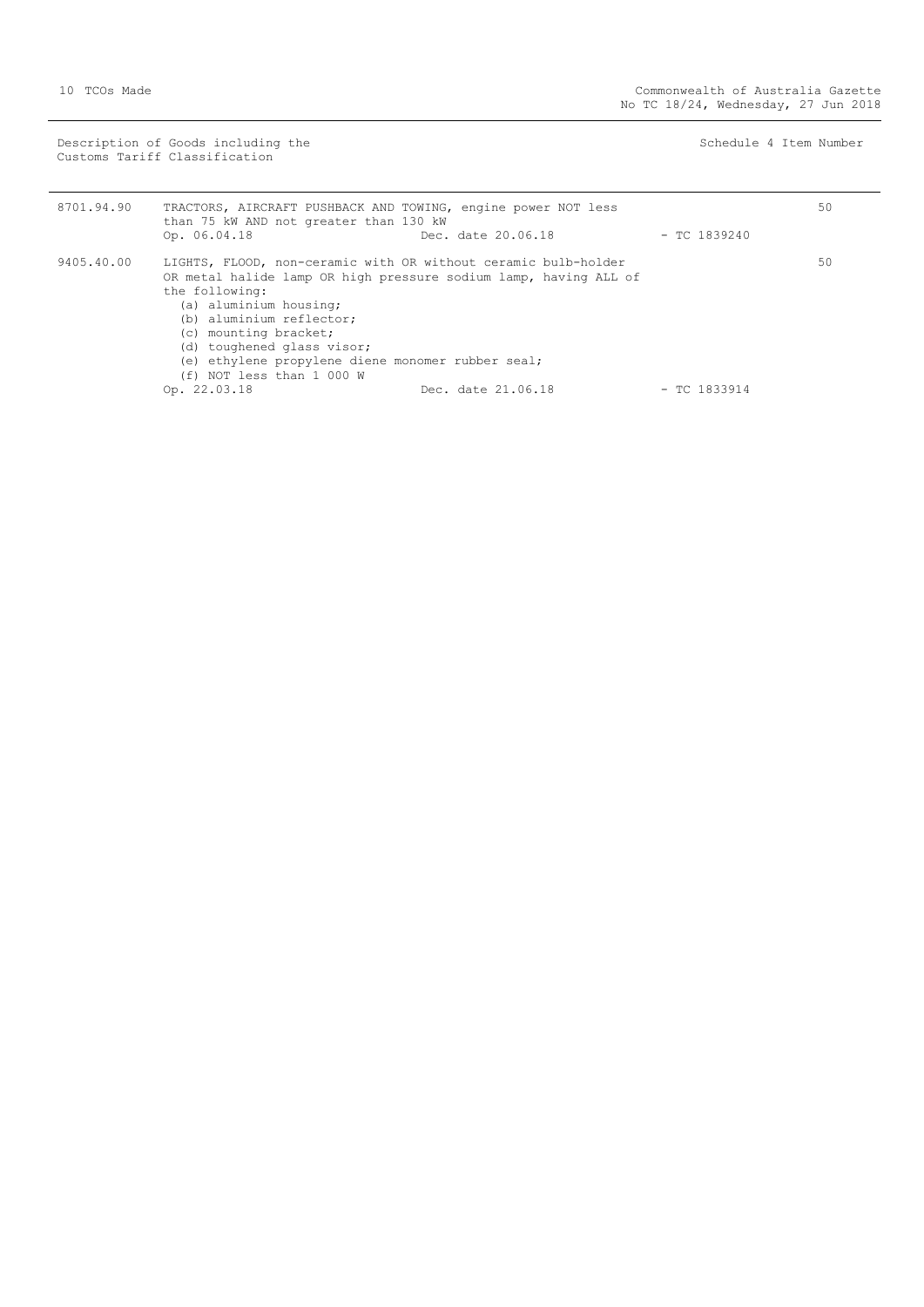#### **TARIFF CONCESSION ORDERS (TCOs) NOT USED IN THE PREVIOUS 2 YEARS**

<span id="page-10-0"></span>The Comptroller-General of Customs is satisfied that the TCOs listed in the table below are no longer required because, in the 2 years preceding the day of this notice, they have not been quoted in an import declaration to secure a concessional rate of duty.

From Thursday, 26 July 2018, it is intended to take action to revoke these Orders under subsection 269SD(1A) of the Customs Act 1901. In accordance with subsection 269SG(2) of the Customs Act 1901, in transit provisions shall apply. If revoked, the expected date of effect will be 26 July 2018.

Interested parties are invited to provide, by close of business, Wednesday 25 July 2018, written reasons why an Order should NOT be revoked.

Please advise if any of the Orders listed below have been quoted on an import declaration.

If a request is made to retain an Order used for the granting of a Determination, please specify the Determination and the linked Item number to enable mapping to the Order and its scope.

#### THE TABLE

Tariff<br>Classification Description  $\blacksquare$  8427.20.00 WORKS TRUCKS, ALUMINIUM FLUORIDE TRANSPORT AND HOPPER FILLING, mobile, having BOTH of the following: (a) articulated discharge augers; (b) centrally positioned rear cameras Op. 22.10.13 Dec. date 13.01.14 - TC 1335329 8428.39.00 CASE AND/OR CARTON SEPARATION AND HANDLING SYSTEM, whether OR not assembled, programmable logic controlled, having ALL of the following: (a) conveyors, having BOTH of the following: (i) plastic belts; (ii) wheels, (b) optical sensor AND measurer; (c) case AND/OR carton orientation pusher arm Op. 21.11.13 Dec. date 03.03.14 - TC 1338999 8428.90.00 LIVE POULTRY PROCESSING SYSTEM, programmable logic controlled, having ALL of the following: (a) poultry stunners; (b) hanging platforms; (c) module washers; (d) gas extraction emergency controls; (e) crate handlers AND conveyors Op. 11.10.13 Dec. date 29.01.14 - TC 1334128 8428.90.00 HANDLING SYSTEM, programmable logic controlled, including ALL of the following: (a) conveyors; (b) pouch OR parcel transfer robotic arm; (c) conveyor belts; (d) tray stacking robotic arm; (e) tray sorting turntables Op. 04.11.13 Dec. date 30.01.14 - TC 1336803 8428.90.00 SURGE HOPPERS, COPPER PROCESSING SYSTEM, cylinder AND/OR cube shaped, rubber lined Op. 05.12.13 Dec. date 21.05.14 - TC 1340490